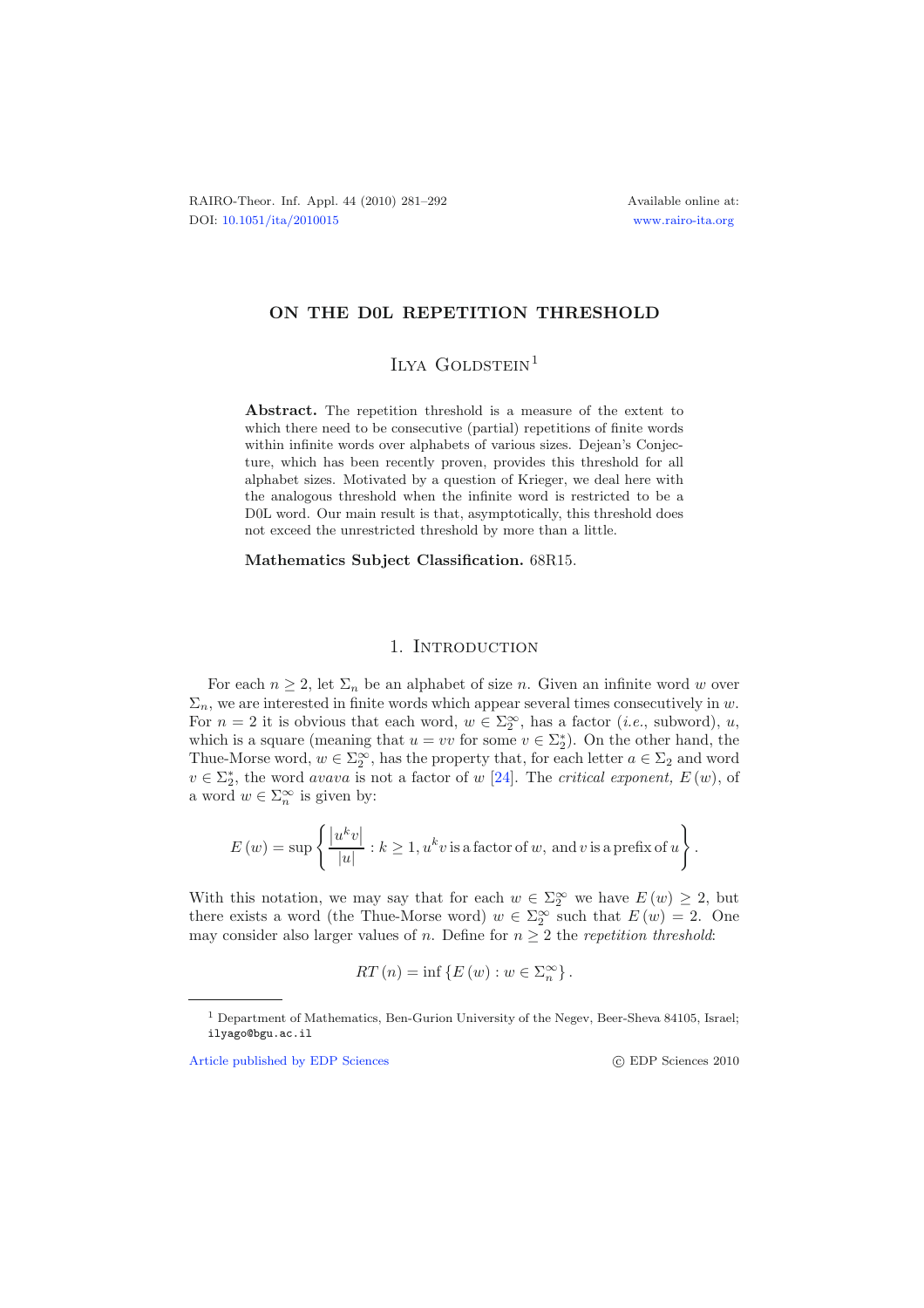The above actually states that  $RT(2) = 2$ , which raises the question of finding RT (n) for each n. Thue [\[23](#page-11-1)] constructed a word,  $w \in \Sigma_3^{\infty}$ , such that  $E(w) < 2$ , which started the study of the exact value of  $RT(3)$ . Later, Dejean [\[7](#page-11-2)] proved that  $RT(3) = 7/4$ ,  $RT(4) \ge 7/5$ , and trivially  $RT(n) \ge n/(n-1)$  for  $n \ge 5$ . She stated the now well-known *Dejean's Conjecture*:

$$
RT(n) = \begin{cases} 2, & n = 2, \\ 7/4, & n = 3, \\ 7/5, & n = 4, \\ n/(n-1), & n \ge 5. \end{cases}
$$

*The conjecture has been completely settled only recently. Pansiot [\[21](#page-11-3)] proved its correctness for*  $n = 4$ *, then Moulin-Ollagnier [\[20](#page-11-4)] generalized his method to prove it for*  $n \in [5, 11]$ *, later Mohammad-Noori and Currie [\[18](#page-11-5)] generalized it for*  $n \in$ [5, 14]*, and a recent work of Carpi [\[1](#page-10-0)[,2](#page-10-1)] has proven it for*  $n \geq 33$ *. Just this year Currie and Rampersad [\[4](#page-11-6)[–6](#page-11-7)] proved its correctness for the remaining cases, i.e.,*  $n \in [15, 32]$ .

*In the proof of Dejean's Conjecture, the cases*  $n = 2$  *and*  $n = 3$  *are special. In these cases the upper bounds were found using a word which is a fixed point of a* morphism  $\varphi : \Sigma_n^* \to \Sigma_n^*$ , whereas for  $n \geq 4$  the upper bounds were established *by proving that an appropriate word,*  $w \in \sum_{n=1}^{\infty}$ , exists. Fixed points of morphisms *on the alphabet*  $\Sigma_n$  *for some*  $n \geq 2$  *were studied by many researchers, including Ehrenfeucht and Rozenberg [\[8](#page-11-8)-12], Cassaigne [\[3\]](#page-10-2), Frid [\[13](#page-11-10)-15], Mossé [\[19\]](#page-11-12) and Tapsoba [\[22](#page-11-13)]. They studied a variety of properties of these words, which have also become to be known as D*0*L words*.

The difference between the cases  $n = 2, 3$  and  $n \geq 4$  in the proof of Dejean's Conjecture leads to additional questions. Consider the quantity

$$
RT_{D0L}(n) = \inf \{ E(w) : w \in \Sigma_n^{\infty} \text{ such that } w \text{ is a D0L word } \},
$$

introduced by Krieger [\[17\]](#page-11-14). From the proof of Dejean's Conjecture it follows that  $RT_{D0L}(n) = RT(n)$  for  $n = 2, 3$ . Obviously,  $RT_{D0L}(n) \geq RT(n)$  for all n, but it is not clear whether we actually have here an equality for  $n \geq 4$ . A construction of Carpi [\[1\]](#page-10-0) implies that  $\lim_{n\to\infty} RT_{D0L}(n) = 1$ . We would like to compare the speed of convergence with that we have for  $RT(n)$ . To do so, we use a special kind of morphisms: The underlying alphabet consists of the elements of a certain finite abelian group, and the morphism is defined algebraically. (A similar construction was considered in [\[16\]](#page-11-15), there the subword complexity of the emerging D0L words was studied.) Using such a construction, we are able to show that  $RT_{D0L}(n)$  $RT(n) + o(1/n)$ . We note that the morphisms we use to construct these words are uniform, so that the small repetition thresholds are already obtained for a sub-family of that of all D0L words.

We wish to express our gratitude to Dalia Krieger, who introduced us with this subject, and gave a clear explanation about this issue.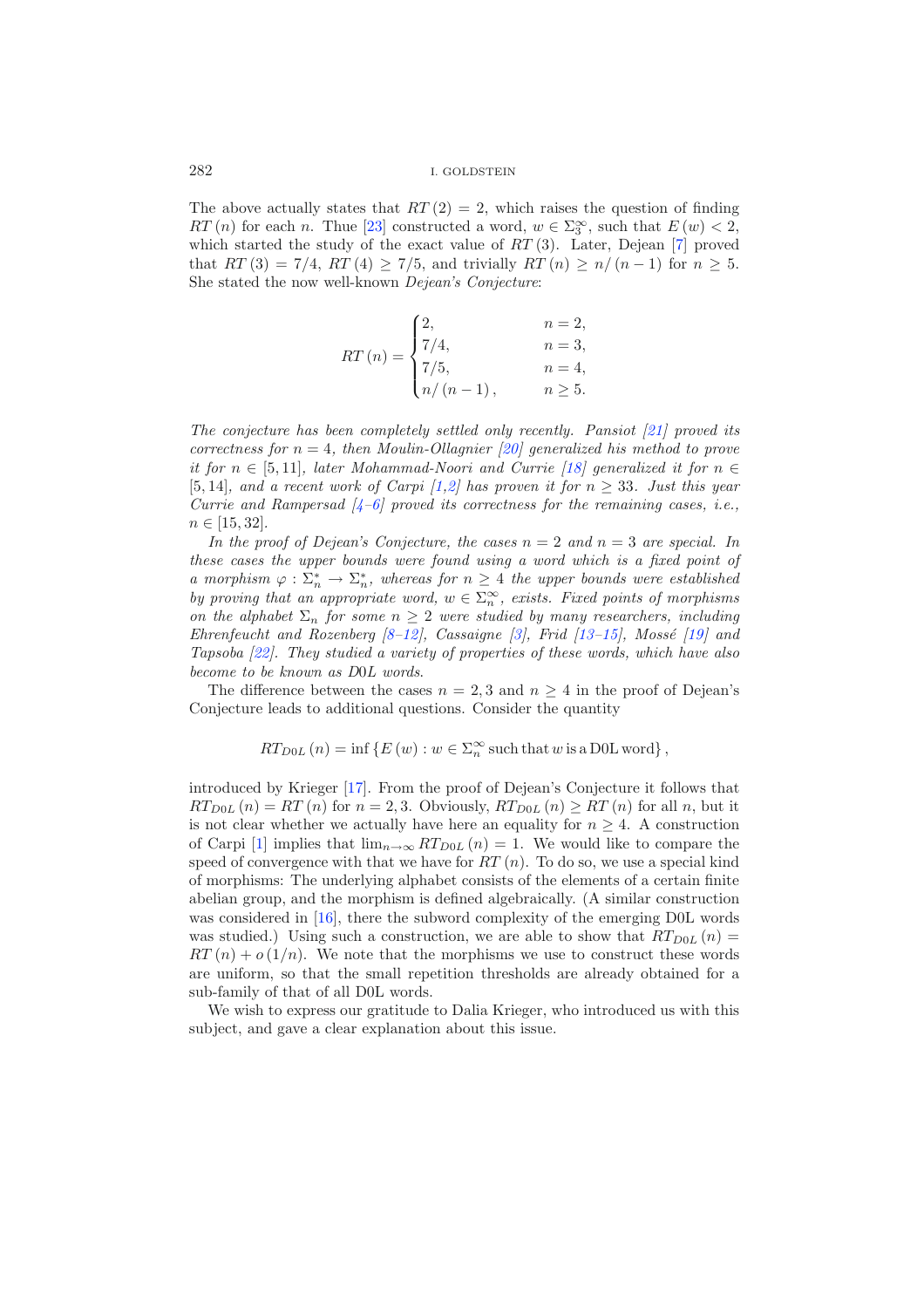## 2. **Definitions and basic properties**

## 2.1. A uniform morphic word

Let  $k$  be a positive integer divisible by 4, and  $m$  a positive integer divisible by k. Put  $n = km$ . Let  $G = C_m \times C_{4k}$ , where  $C_l$  is the cyclic group of order l for any positive integer l. We view G also as our alphabet, and put  $\Sigma = G$ . We want to define a uniform morphism of length m over G. Given any  $(q, r) \in G$ , put  $q = kp + j$  where  $p \ge 0$  and  $j \in [0, k - 1]$ , and define

$$
\mu(q,r) = a_0 a_1 \dots a_{m-1},
$$

where for even  $r$ :

$$
a_i = \begin{cases} (rk + i, j), & i \equiv 0 \pmod{4}, \\ ((p + r) k + i, j), & i \equiv 1 \pmod{4}, \\ (i, j), & i \equiv 2 \pmod{4}, \\ (pk + i, j), & i \equiv 3 \pmod{4}, \end{cases}
$$

and for odd r:

$$
a_i = \begin{cases} (rk + i, j), & i \equiv 0 \pmod{4}, \\ \left( (p + r) k + i, j + (-1)^{\lfloor j/2 \rfloor} \cdot 2 \right), & i \equiv 1 \pmod{4}, \\ (i, j), & i \equiv 2 \pmod{4}, \\ \left( pk + i, j + (-1)^{\lfloor j/2 \rfloor} \cdot 2 \right), & i \equiv 3 \pmod{4}. \end{cases}
$$

We denote by  $\mu$  also the extension of  $\mu$  to a uniform morphism of  $\Sigma^*$ , as well as the mapping induced by  $\mu$  on  $\Sigma^{\mathbb{N}}$ . Let  $w = w_0w_1w_2...$  be the fixed point of this latter map with  $w_0 = (0, 0)$ .

## 3. Main results

<span id="page-2-0"></span>**Theorem 3.1.** *We have*

$$
E(w) = 1 + \frac{1 + 1/(m^2 - m)}{(k - 3)m + k} < 1 + \frac{k}{(k - 3)n}.
$$

Put  $\Sigma_i = \{0, 1, \ldots, i-1\}$  for each positive integer *i*.

**Corollary 3.2.** *There exists a sequence of uniform morphic words,*  $(y_i)_{i=1}^{\infty}$ *, where*  $y_i \in \Sigma_i^{\mathbb{N}}$ , such that

$$
\lim_{i \to \infty} \frac{E(y_i) - 1}{RT(i) - 1} = 1.
$$

**Corollary 3.3.**

$$
RT_{D0L}(n) = RT(n) + o(1/n).
$$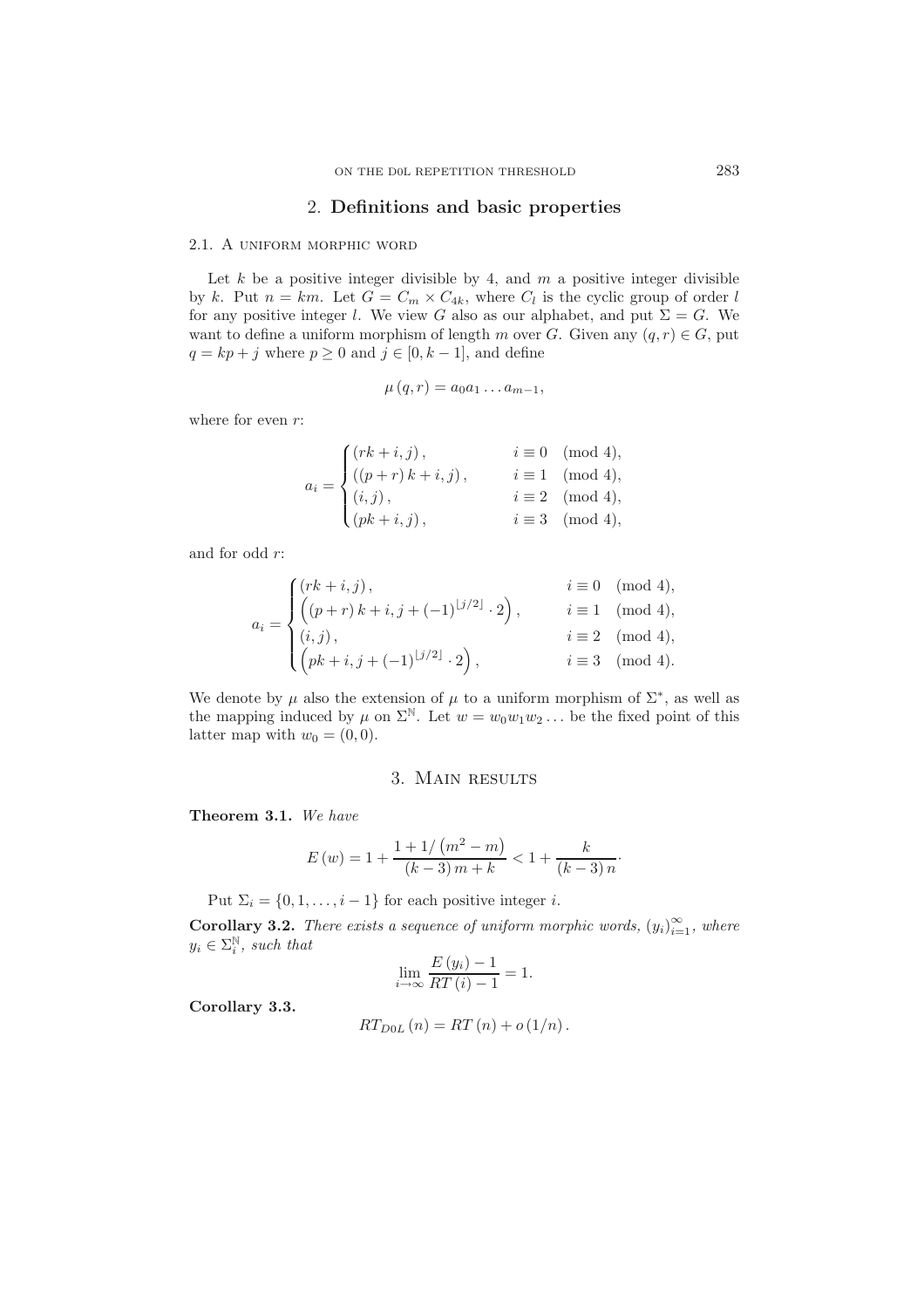#### 4. Proof of theorem [3.1](#page-2-0)

A straightforward consequence of the definition of  $\mu$  is the following lemma.

<span id="page-3-0"></span>**Lemma 4.1.** Let  $\alpha \in G$ , with  $\mu(\alpha) = a_0 a_1 \ldots a_{m-1}$ , where  $a_i = (q_i, r_i)$  for  $i \in [0, m − 1]$ *. Then*  $q_i \equiv i \pmod{k}$  *for*  $i \in [0, m − 1]$ *.* 

<span id="page-3-3"></span>Since  $k|m$  and  $w = \mu(w_0) \mu(w_1) \mu(w_2) \ldots$ , the lemma yields the following corollary.

**Corollary 4.2.** *Let*  $i \geq 0$ *, and*  $w_i = (q, r)$ *. Then*  $q \equiv i \pmod{k}$ *.* 

For  $j \in C_k$ , let

$$
A_j = \{(i, j) : i \in C_m\},
$$
  
\n
$$
B_j = \left\{ (i, j + (-1)^{\lfloor j/2 \rfloor} + (-1)^{\lfloor j/2 \rfloor + 1 + i} \right) : i \in C_m \right\}.
$$

For example,

$$
B_1 = \{ (0,1), (1,3), (2,1), (3,3), (4,1), \ldots, (m-1,3) \},
$$
  
\n
$$
B_3 = \{ (0,3), (1,1), (2,3), (3,1), (4,3), \ldots, (m-1,1) \}.
$$

<span id="page-3-1"></span>**Lemma 4.3.** *Let*  $\alpha = (q, r) \in G$ *, where*  $q = kp + j$  *for some*  $p \ge 0$  *and*  $j \in G$ [0, k – 1]. If  $2|r$  then the word  $\mu(\alpha)$  is formed of the letters in  $A_i$  in some order, *while if*  $2 \nmid r$  *then it consists of the letters in*  $B_j$  *in some order.* 

*Proof.* Put  $\mu(\alpha) = a_0 a_1 \dots a_{m-1}$ , and suppose that r is even. Let  $i \in [0, m-1]$ . Then  $(i, j) \in A_j$ . If  $i \equiv 0 \pmod{4}$ , then for  $t = i - rk \mod m$  we have  $a_t = (i, j)$ . If  $i \equiv 1 \pmod{4}$ , then for  $t = i - (r + p)k \mod m$  we have  $a_t = (i, j)$ . If  $i \equiv 2$ (mod 4), then  $a_i = (i, j)$ . Finally, if  $i \equiv 3 \pmod{4}$ , then for  $t = i - kp \mod m$  we have  $a_t = (i, j)$ . Thus, there exists some  $t \in [0, m-1]$  such that  $a_t = (i, j)$ , and hence for each  $\beta \in A_j$  there exists some  $t \in [0, m-1]$  such that  $a_t = \beta$ . Since the length of  $\mu(\alpha)$  is m, just as the size of  $A_j$ , it means that  $\mu(\alpha)$  is a permutation of the letters in  $A_i$ .

Now suppose that r is odd. Let  $i \in [0, m-1]$ . In case i is even we have  $(i, j) \in$ B<sub>j</sub>, and in case i is odd we have  $(i, j + (-1)^{\lfloor j/2 \rfloor} \cdot 2) \in B_j$ . If  $i \equiv 0 \pmod{4}$ , then for  $t = i - rk \mod m$  we have  $a_t = (i, j)$ . If  $i \equiv 2 \pmod{4}$ , then  $a_i = (i, j)$ . If  $i \equiv 1$ (mod 4), then for  $t = i - (r + p) k \mod m$  we have  $a_t = (i, j + (-1)^{\lfloor j/2 \rfloor} \cdot 2)$ . If  $i \equiv 3 \pmod{4}$ , then for  $t = i - kp \mod m$  we have  $a_t = (i, j + (-1)^{\lfloor j/2 \rfloor} \cdot 2)$ . Thus, there exists some  $t \in [0, m-1]$  such that  $a_t = (i, j + (-1)^{\lfloor j/2 \rfloor} + (-1)^{\lfloor j/2 \rfloor + 1 + i}),$ and hence for each  $\beta \in B_i$  there exists some  $t \in [0, m-1]$  such that  $a_t = \beta$ . Since the length of  $\mu(\alpha)$  is m, just as the size of B, it means that  $\mu(\alpha)$  is a permutation of the letters in  $B_j$ .

<span id="page-3-2"></span>The following lemma is a straightforward consequence of the lemmas above.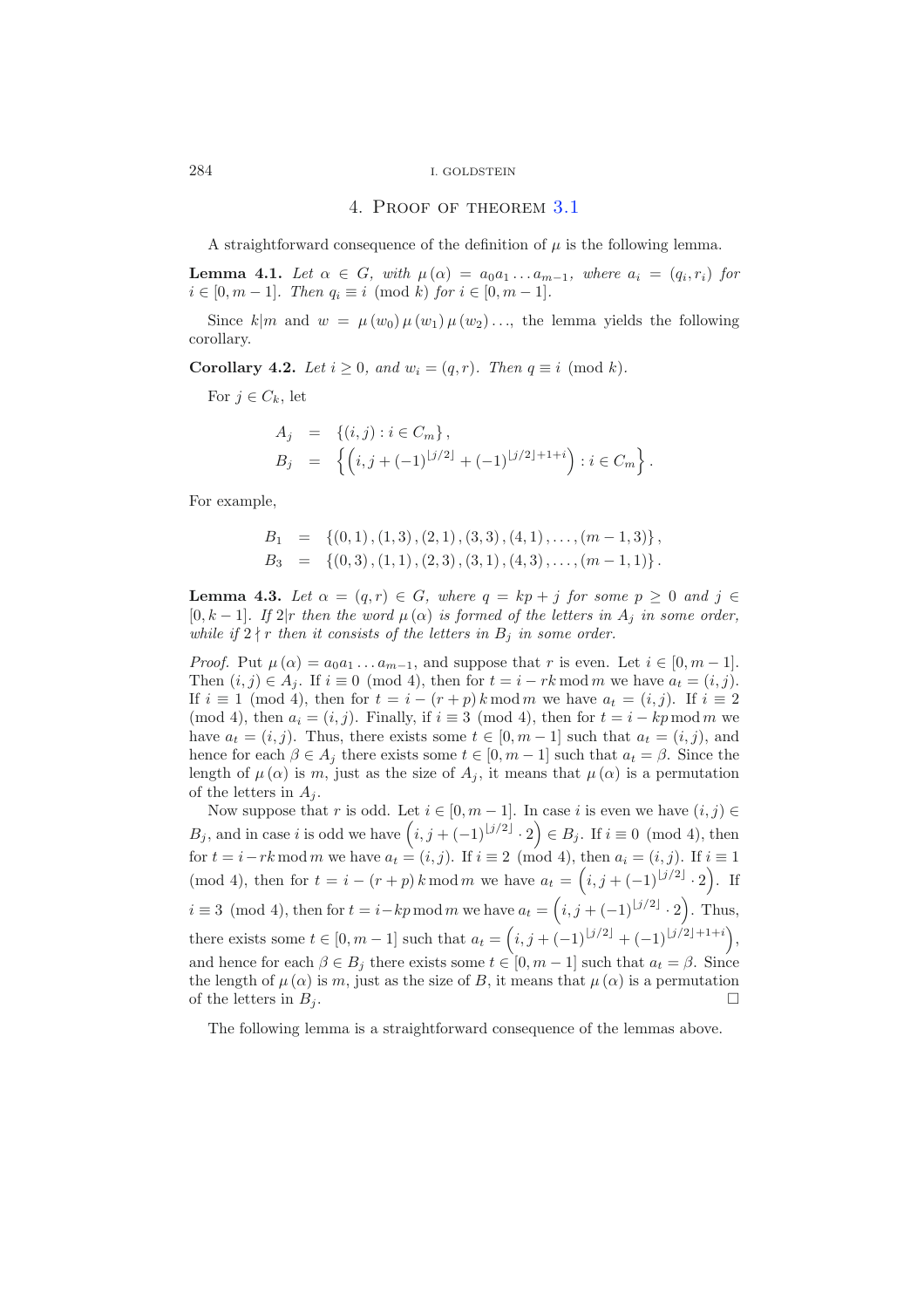**Lemma 4.4.** *Let*  $\alpha \in G$ *, and put*  $\alpha = (q, r)$ *. Put*  $\mu(\alpha) = a_0 a_1 ... a_{m-1}$  *and*  $\mu^2(\alpha) = \pi_0 \pi_1 \dots \pi_{m-1}$ , where  $\pi_i = \mu(a_i)$  for  $i \in [0, m-1]$ . If q is even, then for *each*  $i \in [0, m-1]$ ,  $\pi_i$  *is a permutation of the letters in*  $A_{i \mod k}$ *. If* q *is odd, then*  $\pi_i$  *is a permutation of the letters in*  $B_{i \text{ mod } k}$  *for each*  $i \in [0, m-1]$ .

*Proof.* Let  $p \ge 0$  and  $j \in [0, k-1]$  be such that  $q = pk + j$ . For each  $i \in [0, m-1]$ put  $a_i = (x_i, x'_i)$ . The definition of  $\mu$  guarantees that, in case j is even, for each  $i \in [0, m-1]$  the values  $x'_i$  are even, while if j is odd then for each  $i \in$  $[0, m - 1]$  the values  $x'_i$  are odd. Moreover, Lemma [4.1](#page-3-0) yields that  $x_i \equiv i \pmod{k}$ . Therefore, Lemma [4.3](#page-3-1) implies that in case j is even, then for each  $i \in [0, m-1]$ the word  $\pi_i$  is a permutation of the letters in  $A_{i \bmod k}$ ; and in case j is odd then for each  $i \in [0, m-1]$ , this word is a permutation of the letters in  $B_{i \text{ mod } k}$ . Since  $2|k$ , then j is even if and only if q is even, which completes the proof.  $\Box$ 

<span id="page-4-0"></span>**Lemma 4.5.** *Let*  $\alpha \in G$ *, and let*  $u, v \in \Sigma^*$  *be such that* v *is a prefix of*  $u$ *, and uv is a factor of the word*  $\mu^2(\alpha)$ *. Then*  $|v| \leq 1$ *, and if*  $|v| = 1$ *, then*  $|u| \geq k(m-1)$ *.* 

*Proof.* Put  $\alpha = (q, r)$ ,  $\mu(\alpha) = a_0 a_1 \dots a_{m-1}$ ,  $\mu^2(\alpha) = b_0 b_1 \dots b_{m^2-1}$ , and  $a_i =$  $(x_i, x'_i)$  for  $i \in [0, m-1]$ . Lemma [4.4](#page-3-2) yields that  $\mu^2(\alpha) = \pi_0 \pi_1 \dots \pi_{m-1}$ , where either  $\pi = \mu(a_i)$  is a permutation of the letters in  $A_{i \mod k}$  for each  $i \in [0, m-1]$ , or  $\pi_i = \mu(a_i)$  is a permutation of the letters in  $B_{i \bmod k}$  for each  $i \in [0, m-1]$ . Note that the sets  $A_j$ ,  $j \in C_k$ , are pairwise disjoint, as are the sets  $B_j$ ,  $j \in C_k$ . Since uv is a factor of  $\mu^2(\alpha)$ , there exist a  $t \in [0, m-1]$  and  $l \geq 0$  such that  $t + l \leq m - 1$ , uv is a factor of  $\pi_t \pi_{t+1} \pi_{t+2} \dots \pi_{t+l}$ , and uv is neither a factor of  $\pi_{t+1}\pi_{t+2}\ldots\pi_{t+l}$  nor a factor of  $\pi_t\pi_{t+1}\pi_{t+2}\ldots\pi_{t+l-1}$ . Since  $\pi_t$  is a permutation and v a prefix of u, the word uv is not a factor of  $\pi_t$ , and hence  $l > 0$ .

Suppose that  $|v| = 2$ . Put  $v = \beta_1 \beta_2$ , and  $\beta_i = (y_i, y'_i)$  for  $i = 1, 2$ . The previous paragraph yields that  $\beta_2$  is a factor of  $\pi_{t+l}$ . Since v is a prefix of u,  $\beta_2$  is either a factor of  $\pi_t$  or the first letter of  $\pi_{t+1}$ . In the latter case  $y_2' - y_1'$  is odd, and hence the definition of  $\mu$  yields that  $\beta_2$  is also the first letter of  $\pi_{t+l}$ . Therefore,  $β<sub>1</sub>$  is the last letter of  $π<sub>t</sub>$  and the last letter of  $π<sub>t+l-1</sub>$ , which yields by the previous paragraph that  $t \equiv t + l - 1 \pmod{k}$ . Hence we may put  $x_i = kz_i + z'_i$  for *i* ∈ [0, *m* − 1], where  $z_i \ge 0$  and  $z'_i$  ∈ [0, *k* − 1], and we have both  $y_1 = z_t k + m - 1$ and  $y_1 = z_{t+l-1}k+m-1$ . Therefore  $kz_t = kz_{t+l-1}$ , and since  $t \equiv t+l-1 \pmod{k}$ Lemma [4.1](#page-3-0) yields  $z'_t = z'_{t+l-1}$ . Thus,  $x_t = x_{t+l-1}$ , which contradicts Lemma [4.3,](#page-3-1) and hence  $\beta_2$  is not the first letter of  $\pi_{t+1}$ . Symmetrically means  $\beta_2$  is not the first letter of  $\pi_{t+l}$ , and hence v is a factor of  $\pi_{t+l}$  and a factor of  $\pi_t$ .

Since v is a factor of  $\pi_t$  and  $\pi_{t+1}$ , the permutations  $\pi_t$  and  $\pi_{t+1}$  have a common letter, and hence  $t \equiv t + l \pmod{k}$ . Since 4|k, it means that l is even, and hence the definition of  $\mu$  yields  $x'_t = x'_{t+t}$ . If  $y_1$  is even, then the definition of  $\mu$  implies that  $y_2 - y_1 - 1 \equiv z_t k \pmod{m}$ , and also  $y_2 - y_1 - 1 \equiv z_{t+1} k \pmod{m}$ . Thus,  $z_{t+l}$   $k = z_t k$ . Since  $t \equiv t + l \pmod{k}$ , Lemma [4.1](#page-3-0) implies  $z'_{t+l} = z'_t$ , and hence  $x_t = x_{t+l}$ . Therefore,  $\alpha_t = \alpha_{t+l}$ , which contradicts Lemma [4.3.](#page-3-1) Similarly, in case  $y_1 \equiv 1 \pmod{4}$ , we have  $y_2 - y_1 - 1 \equiv -x'_i k - z_t k \pmod{m}$  and  $y_2 - y_1 - 1 \equiv$  $-x'_{t+l}k - z_{t+l}k \pmod{m}$ . Hence, since  $x'_{t} = x'_{t+l}$ , we also have  $z_{t}k = z_{t+l}k$ , which implies  $x_t = x_{t+l}$ . Hence, in case  $y_1 \equiv 1 \pmod{4}$  we also have  $\alpha_t = \alpha_{t+l}$ , which is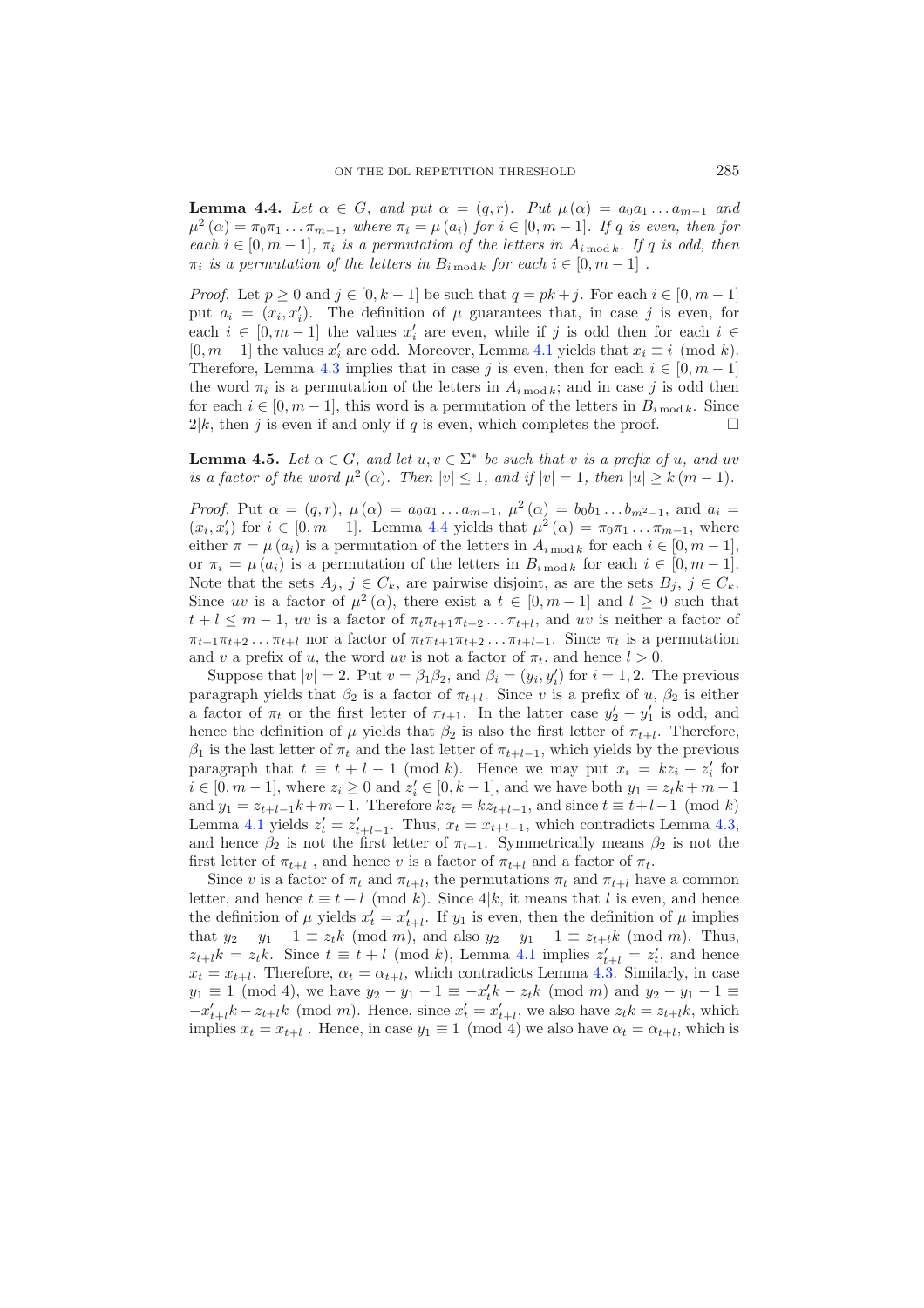a contradiction. In the last case,  $y_1 = 3 \pmod{4}$ , we have  $y_2 - y_1 - 1 \equiv x'_t k - z_t k$  $p_1 \text{ (mod } m) \text{ and } y_2 - y_1 - 1 \equiv x'_{t+l}k - z_{t+l}k \text{ (mod } m).$  Again, since  $x'_t = x'_{t+l}$ , we also have  $x_t = x_{t+l}$ , which yields  $\alpha_t = \alpha_{t+l}$ , and again we have a contradiction. Thus,  $|v| = 2$  yields a contradiction, and therefore  $|v| \leq 1$ .

Now, suppose that  $|v| = 1$ , and put  $v = \beta = (y, y')$ . Since  $\beta$  is a factor of  $\pi_t$ and  $\pi_{t+l}$ , we have  $t \equiv t + l \pmod{k}$ . Therefore, k|l, and since  $l > 0$ , it implies that  $l \geq k$ . Hence, in case  $l > k$  we have  $l \geq 2k$ , and therefore  $|u| \geq (2k-2) m \geq$  $k(m-1)$ . Now, suppose that  $l = k$ . Since  $\mu^2(\alpha) = b_0b_1 \ldots b_{m^2-1}$ , we have  $\pi_t = b_{tm}b_{tm+1}b_{tm+2}\dots b_{tm+m-1}$ , and  $\pi_{t+k} = b_{(t+k)m}b_{(t+k)m+1}\dots b_{(t+k+1)m-1}$ . Since  $\beta$  is a factor of  $\pi_t$ , there exists an  $i \in [0, m-1]$  such that  $\beta = b_{tm+i}$ . Since  $4|k$ , we have  $x'_t = x'_{t+k}$ , and therefore the definition of  $\mu$  implies that in case i is even we have  $b_{(t+k)m+i} = \beta$ . Since  $\pi_{t+k}$  is a permutation, it implies that  $|u| = km > (k-1)m$ . Since  $4|k$ , the definition of  $\mu$  yields that  $x_{t+k} = x_t + k$ . Therefore, in case *i* is odd we have  $b_{(t+k)m+i'} = \beta$ , where  $i' = i - k \mod m$ . Thus, if i is odd, then either  $|u| = km - k$  or  $|u| = (k + 1)m - k$ . Both cases imply  $|u| > (k-1) m$ , which completes the proof.  $\Box$ 

**Lemma 4.6.** *Let*  $(q, r)$ ,  $(q', r') \in \Sigma$  *be such that*  $q' \equiv q + 1 \pmod{k}$ , and put  $\alpha = (q, r)$  and  $\beta = (q', r')$ . Let  $u, v \in \Sigma^*$  be such that v is a prefix of u, and uv is *a factor of the word*  $\mu^2(\alpha\beta)$ *. Then*  $|v| \leq 1$ *, and if*  $|v| = 1$ *, then*  $|u| \geq (k-3)m+k$ *.* 

*Proof.* Put  $\mu(\alpha\beta) = a_0a_1 \dots a_{2m-1}, \mu^2(\alpha\beta) = b_0b_1 \dots b_{2m^2-1},$  and  $a_i = (x_i, x'_i)$ for each  $i \in [0, 2m-1]$ . Since  $2|k$  and  $q' \equiv q+1 \pmod{k}$ , Lemma [4.4](#page-3-2) yields that  $\mu^2(\alpha) = \pi_0 \pi_1 \dots \pi_{m-1}$ , and  $\mu^2(\beta) = \pi_m \pi_{m+1} \dots \pi_{2m-1}$ , where either for each  $i \in [0, m-1]$  the word  $\pi_i$  is a permutation of the letters in  $A_{i \text{ mod } k}$  and for each  $i \in [m, 2m-1]$  it is a permutation of the letters in  $B_{i \mod k}$ , or for each  $i \in$  $[0, m - 1]$  it is a permutation of the letters in  $B_{i \text{ mod } k}$  and for each  $i \in [m, 2m - 1]$ it is a permutation of the letters in  $A_{i \bmod k}$ .

Since uv is a factor of  $\mu^2(\alpha\beta)$ , there exist a  $t \geq 0$  and an  $l > 0$ , such that  $t + l \le 2m^2$ , and  $uv = b_t b_{t+1} b_{t+2} ... b_{t+l-1}$ . In case  $t + l \le m^2$ , the word uv is a factor of  $\mu^2(\alpha)$ , and in case  $t \geq m^2$ , it is a factor of  $\mu^2(\beta)$ . In both cases, Lemma [4.5](#page-4-0) ensures that  $|v| \leq 1$ , and if  $|v| = 1$  then  $|u| \geq k(m-1) \geq (k-2)m + k$ . Therefore, in those cases the lemma is true. Hence, from now on, suppose that  $t < m^2$  and  $t + l > m^2$ .

Suppose that  $|v| = 2$ , let  $v = \gamma_1 \gamma_2$ , and put  $\gamma_i = (y_i, y'_i)$  for  $i = 1, 2$ . As in the proof of Lemma [4.5,](#page-4-0) there is no way for  $\gamma_1$  to be the last letter of  $\pi_{\lfloor t/m \rfloor}$ and  $\pi_j$  for some  $j \in [0, m-1] \setminus \{|t/m|\}$ , and therefore  $t + l \neq m^2 + 1$ . Thus,  $t + l > m^2 + 1$ , and therefore v is a factor of  $\mu^2(\beta)$ . If, for each  $i \in [0, m - 1]$ , the word  $\pi_i$  is a permutation of the letters in  $B_{i \mod k}$ , then since v is a factor of  $\mu^2(\beta)$  we have either  $\gamma'_2 - \gamma'_1 = 0$  or  $\gamma'_2 - \gamma'_1 = 1$ , and since v is a factor of  $\mu^2(\alpha)b_{m^2+1}$ , then we have either  $|\gamma_2'-\gamma_1'|=2$ , or  $\gamma_2'-\gamma_1'=3$ , or  $\gamma_2'-\gamma_1'=-1$ . Thus, since  $k \geq 4$ , we have a contradiction. Therefore,  $\pi_i$  is a permutation of the letters in  $A_{i \bmod k}$  for each  $i \in [0, m-1]$ . Hence, since v is a factor of  $\mu^2(\beta)$ , we have either  $|\gamma_2'-\gamma_1'|=2$ , or  $\gamma_2'-\gamma_1'=3$ , or  $\gamma_2'-\gamma_1'=-1$ , and since v is a factor of  $\mu^2(\alpha) b_{m^2}$  we have either  $\gamma_2^{\prime} - \gamma_1^{\prime} = 0$  or  $\gamma_2^{\prime} - \gamma_1^{\prime} = 1$ . Again, since  $k \ge 4$ , we have a contradiction, which means that  $|v| \neq 2$ , and hence  $|v| = 1$ .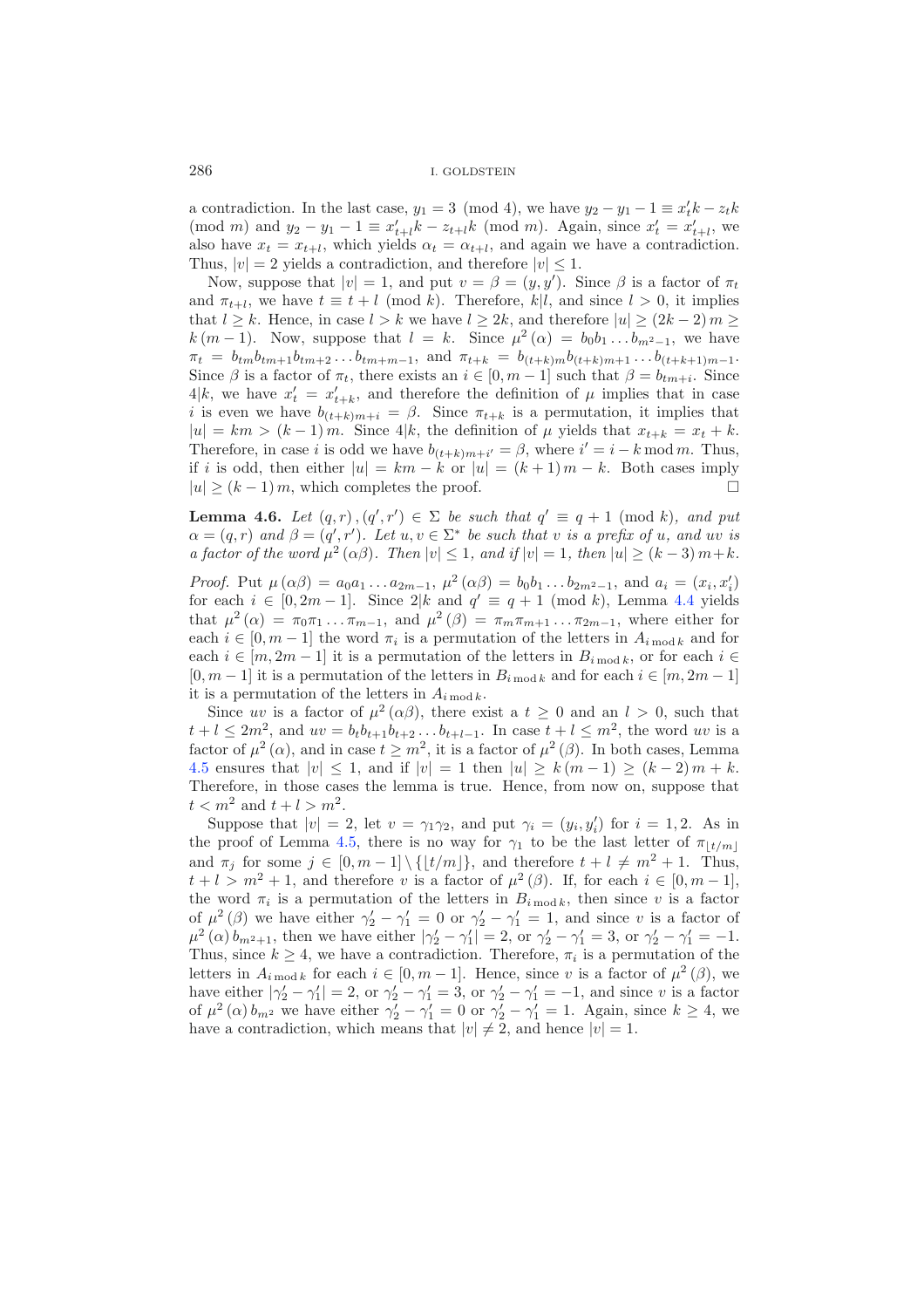<span id="page-6-0"></span>Put  $v = \gamma = (y, y')$ . The definition of t and l implies that  $b_t = \gamma$  and  $b_{t+l-1} = \gamma$ . Therefore,  $\gamma$  is a factor of both  $\pi_j$  and  $\pi_{j'}$  for  $j = \lfloor t/m \rfloor$  and  $j' = \lfloor (t + l - 1)/m \rfloor$ . Thus,  $\pi_j$  and  $\pi_{j'}$  have a common letter, and since either  $\pi_j$  is a permutation of the letters in  $A_{j \text{ mod } k}$  and  $\pi_{j'}$  is a permutation of the letters in  $B_{j' \text{ mod } k}$ , or  $\pi_j$ is a permutation of the letters in  $B_{j \text{ mod } k}$  and  $\pi_{j'}$  a permutation of the letters in  $A_{j' \bmod k}$ , then either  $j' \equiv j \pmod k$  or  $j' \equiv j \pm 2 \pmod k$ . Thus,  $j' - j \ge k - 2$ , and hence  $l - 1 > (k - 3)m$ . Lemma [4.1](#page-3-0) also implies  $t \equiv t + l - 1 \pmod{k}$ , and hence  $k|m$  implies that  $l-1 \ge (k-3)m+k$ . This means that  $|u| \ge (k-3)m+k$ , and completes the proof.  $\Box$ 

<span id="page-6-2"></span>**Corollary 4.7.** *Let*  $u, v \in \Sigma^*$  *be such that* v *is a prefix of* u, and uv *is a factor of* w. If  $|v| = 1$  *then*  $|u| > (k-3)m+k$ , and if  $|v| = 2$  *then*  $|u| > m^2$ .

The corollary deals with repetitions of single letters and of words of length 2 in w. From now on, put  $w_i = (x_i, x'_i)$  for  $i \geq 0$ . We turn to study repetitions of factors of length 3 and 4 in w, *i.e.* the existence of  $i, j \ge 0$  with  $i < j$  such that

$$
w_i = w_j, \qquad w_{i+1} = w_{j+1}, \qquad w_{i+2} = w_{j+2}, \tag{4.1}
$$

<span id="page-6-1"></span>and on occasion also  $w_{i+3} = w_{i+3}$ .

#### **Lemma 4.8.** *Let*  $i, j \geq 0$  *be such that*  $(4.1)$  *is satisfied. Then*  $i \equiv j \pmod{m}$ *.*

*Proof.* Since  $4|k$  and  $w_i = w_j$ , Corollary [4.2](#page-3-3) guarantees that  $i \equiv j \pmod{4}$ . Let  $t \in [0,3]$  be such that  $i + t \equiv 2 \pmod{4}$ . If  $t \neq 3$ , then by the definition of  $\mu$  we have  $x_{i+t} \equiv i+t \pmod{m}$  as well as  $x_{j+t} \equiv j+t \pmod{m}$ . Since  $w_{i+t} = w_{j+t}$ , we have  $i + t \equiv j + t \pmod{m}$ , which yields  $i \equiv j \pmod{m}$ .

It remains to deal with the case  $t = 3$ . We have  $i \equiv 3 \pmod{4}$ . If  $x'_{i+1} - x'_i$  is odd then  $\lfloor i/m \rfloor < \lfloor (i + 1)/m \rfloor$ , and therefore  $i \equiv m - 1 \pmod{m}$ . Since  $w_j = w_i$ and  $w_{j+1} = w_{i+1}$ , we analogly obtain  $j \equiv m-1 \pmod{m}$ , and hence  $i \equiv j$ (mod *m*). Now, suppose that  $x'_{i+1} - x'_{i}$  is even, and therefore  $i \equiv 3 \pmod{4}$  yields  $[i/m] = [(i + 2)/m]$  as well as  $[j/m] = [(j + 2)/m]$ . Therefore, in such a case the definition of  $\mu$  implies that  $x_{i+2} - x_{i+1} - x_i - 1 \equiv -i \pmod{m}$  as well as  $x_{i+2} - x_{i+1} - x_i - 1 \equiv -i \pmod{m}$ . Since the equalities in [\(4.1\)](#page-6-0) hold, we deduce that  $i \equiv j \pmod{m}$ , which completes the proof.  $\Box$ 

<span id="page-6-3"></span>**Lemma 4.9.** *Let*  $i, j \geq 0$  *be such that*  $(4.1)$  *is satisfied. If either*  $i \equiv 0 \pmod{4}$ *or*  $i \equiv 1 \pmod{4}$ *, then*  $w_{i/m} = w_{j/m}$ *; if*  $i \equiv 3 \pmod{4}$ *, then*  $w_{i(i+1)/m}$  $w_{(j+1)/m}$ .

*Proof.* Since i and j satisfy the equalities in [\(4.1\)](#page-6-0), Lemma [4.8](#page-6-1) implies that  $i \equiv j$ (mod m), and in particular  $i \equiv j \pmod{4}$ . In case  $i \equiv 0 \pmod{4}$ , the definition of  $\mu$  gives  $x_{i+1} - x_i - 1 + x'_i = x_{\lfloor i/m \rfloor}$ , and  $x_i - x_{i+2} + 2 \equiv kx'_{\lfloor i/m \rfloor} \pmod{m}$ . Therefore, in case  $i \equiv 0 \pmod{4}$  the equalities in [\(4.1\)](#page-6-0) imply  $x_{\lfloor i/m \rfloor} = x_{\lfloor j/m \rfloor}$ , and  $kx'_{\lfloor i/m\rfloor} \equiv kx'_{\lfloor j/m\rfloor} \pmod{m}$ . Since  $k|m$  and  $m \geq k^2$ , it follows that  $x'_{\lfloor i/m\rfloor} =$  $x'_{\lfloor j/m \rfloor}$ , and therefore in case  $i \equiv 0 \pmod{4}$  we have  $w_{\lfloor i/m \rfloor} = w_{\lfloor j/m \rfloor}$ .

In case  $i \equiv 1 \pmod{4}$ , the definition of  $\mu$  shows that  $x_{i+2} - x_{i+1} - 1 + x'_{i+1} =$  $x_{\lfloor i/m \rfloor}$ , and  $x_i - x_{i+2} + 2 \equiv kx'_{\lfloor i/m \rfloor} \pmod{m}$ . Therefore, if  $i \equiv 1 \pmod{4}$  then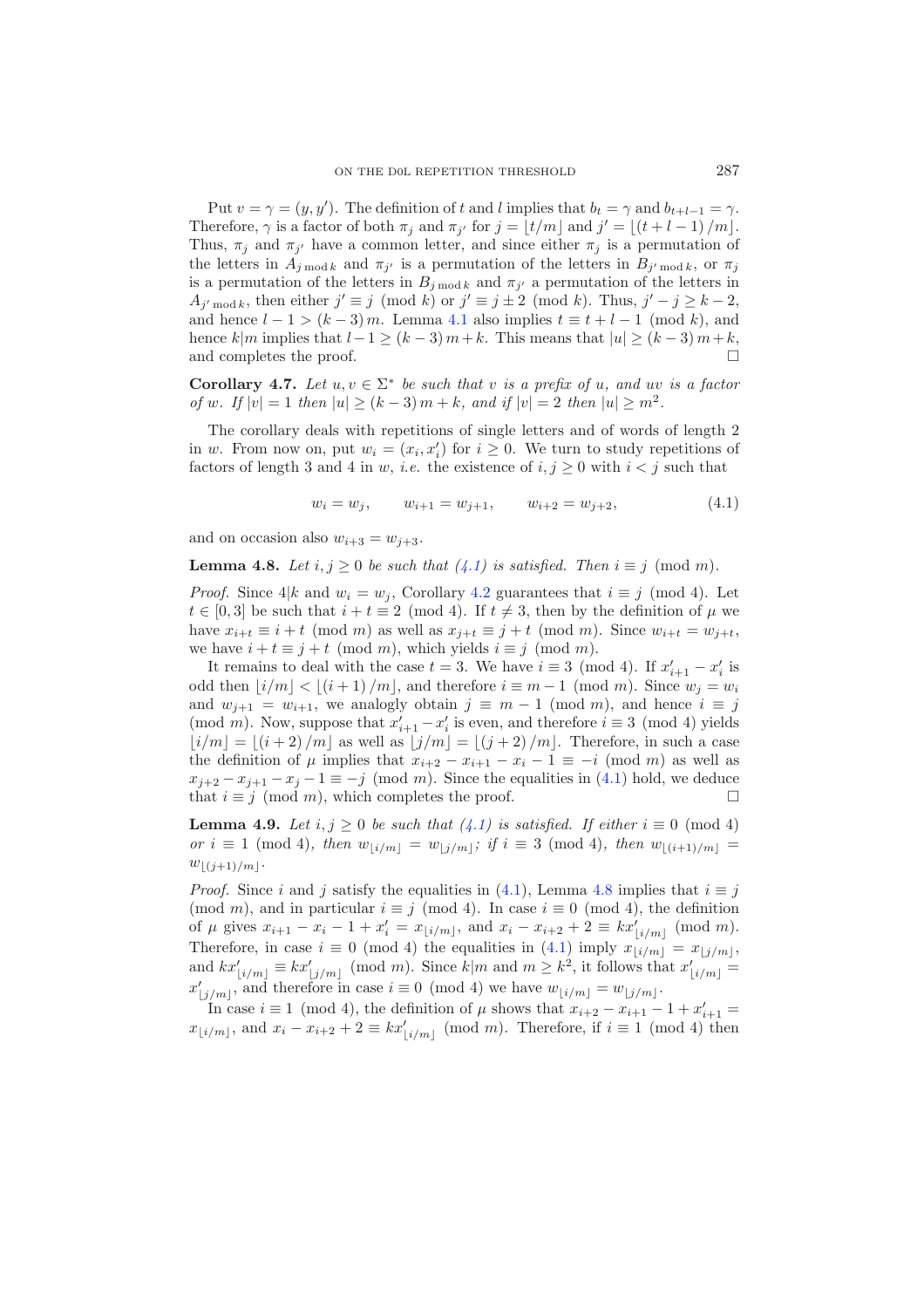the equalities in [\(4.1\)](#page-6-0) imply  $x_{\lfloor i/m \rfloor} = x_{\lfloor j/m \rfloor}$ ,  $kx'_{\lfloor i/m \rfloor} \equiv kx'_{\lfloor j/m \rfloor} \pmod{m}$ , and similarly to the previous case  $w_{i/m} = w_{j/m}$  as well.

Now suppose that  $i \equiv 3 \pmod{4}$ . If  $x'_{i+1} - x'_{i}$  is odd, then the definition of  $\mu$ yields  $i + 1 \equiv 0 \pmod{m}$  as well as  $j + 1 \equiv 0 \pmod{m}$ . Hence, is such a case we have  $x_{i+1} = kx'_{\lfloor (i+1)/m \rfloor}$  and  $x_{i+2}-x_{i+1}-1+x'_{i+1} = x_{\lfloor (i+1)/m \rfloor}$ . Therefore in such a case the equalities in [\(4.1\)](#page-6-0) give  $x_{\lfloor (i+1)/m \rfloor} = x_{\lfloor (j+1)/m \rfloor}$  and  $kx'_{\lfloor i/m \rfloor} \equiv kx'_{\lfloor j/m \rfloor}$ (mod *m*), which similarly to the previous cases implies  $w_{\lfloor (i+1)/m \rfloor} = w_{\lfloor (j+1)/m \rfloor}$ . On the other hand, in case  $x'_{i+1} - x'_{i}$  is even, the definition of  $\mu$  yields  $\lfloor (i + 1)/m \rfloor =$  $\lfloor i/m \rfloor$ , and hence  $x_{i+2}-x_{i+1}-1+x'_{i+1} = x_{\lfloor (i+1)/m \rfloor}$  and  $x_{i+2}-x_i-2 = kx'_{\lfloor (i+1)/m \rfloor}$ . Therefore, in such a case the equalities in [\(4.1\)](#page-6-0) give  $x_{\lfloor (i+1)/m \rfloor} = x_{\lfloor (j+1)/m \rfloor}$ , and  $kx'_{\lfloor (i+1)/m \rfloor} \equiv kx'_{\lfloor (j+1)/m \rfloor} \pmod{m}$ , which yields  $w_{\lfloor (i+1)/m \rfloor} = w_{\lfloor (j+1)/m \rfloor}$  and completes the proof.

The previous lemma dealt with repetitions of three-lettered factors, and it also gives the following corollary, which completes the study of three- and four-lettered factors in w.

<span id="page-7-0"></span>**Corollary 4.10.** *Let*  $i, j \ge 0$  *be such that* [\(4.1\)](#page-6-0) *is satisfied. If*  $i \equiv 2 \pmod{4}$  *and*  $w_{i+3} = w_{j+3}, \text{ then } w_{|(i+2)/m|} = w_{|(j+2)/m|}.$ 

The last lemma and corollary show that each repetition of four- or more letters is formed through a repetition of a single lettered word, a two-lettered word, or a three-lettered word. Lemmas [4.4,](#page-3-2) [4.5,](#page-4-0) and Corollary [4.7](#page-6-2) studied these repetitions. The following lemmas are tools which will allow us to complete the study of the critical exponent.

<span id="page-7-1"></span>**Lemma 4.11.** Let  $i, i' \geq 0$  be such that  $w_i \neq w_{i'}$  and  $i \equiv i' \pmod{k}$ . If  $x'_i = x'_{i'}$ *then for each*  $t \geq 1$  *we have*  $w_{im^t+j} = w_{i'm^t+j}$  *for*  $j \in [0, (m^t-1)/(m-1)-1]$ *and*  $w_{im^t+j} \neq w_{i'm^t+j}$  *for*  $j = (m^t - 1) / (m - 1)$ *. If*  $x'_i \neq x'_{i'}$  *then for each*  $t \geq 1$  $we$  *have*  $w_{im^t+j} = w_{i'm^t+j}$  *for*  $j \in [0, (m^{t-1}-1)/(m-1)-1]$  *and*  $w_{im^t+j} \neq$  $w_{i'm^t+j}$  for  $j = (m^{t-1}-1) / (m-1)$ .

*Proof.* First, suppose that  $x'_i = x'_{i'}$ . We claim that for  $t \geq 1$  we have  $w_{im^t+j} =$  $w_{i'm^t+j}$  for  $j \in [0, (m^t-1)/(m-1)-1]$ , but  $w_{im^t+j} \neq w_{i'm^t+j}$  and  $x'_{im^t+j} =$  $x'_{i'm^t+j}$  for  $j = (m^t-1)/(m-1)$ . Since  $i \equiv i' \pmod{k}$ , Corollary [4.2](#page-3-3) implies  $x_i \equiv x_{i'} \pmod{k}$ , and hence  $x'_i = x'_{i'}$  implies  $w_{im} = w_{i'm}$ . On the other hand, since  $w_i \neq w_{i'}$  we have  $x_i \neq x_{i'}$ , and therefore  $x_i \equiv x_{i'} \pmod{k}$  implies  $w_{im+1} \neq$  $w_{i'm+1}$ , although  $x'_{i} = x'_{i'}$  yields  $x'_{im+1} = x'_{i'm+1}$ . Hence, the statement is true for  $t = 1$ .

Now, suppose the statement is true for some  $t \geq 1$ . Therefore,  $w_{im^{t+1}+j}$  $w_{i'm^{t+1}+j}$  for each  $j \in [0, m(m^t-1)/(m-1)-1]$ , and since  $x'_{im^t+j} = x'_{i'm^t+j}$ for  $j = (m<sup>t</sup> - 1)/(m - 1)$ , by the same token as in the previous paragraph we have  $w_{im^{t+1}+j} = w_{i'm^{t+1}+j}, w_{im^{t+1}+j+1} \neq w_{i'm^{t+1}+j+1}$  and  $x'_{im^{t+1}+j+1} = x'_{i'm^{t+1}+j+1}$ for  $j = m(m^t - 1)/(m - 1)$ . Since  $m(m^t - 1)/(m - 1) = (m^{t+1} - 1)/(m - 1)$ 1, the statement turns out to be true for  $t + 1$  as well, which proves the lemma for the case  $x'_i = x'_{i'}$ .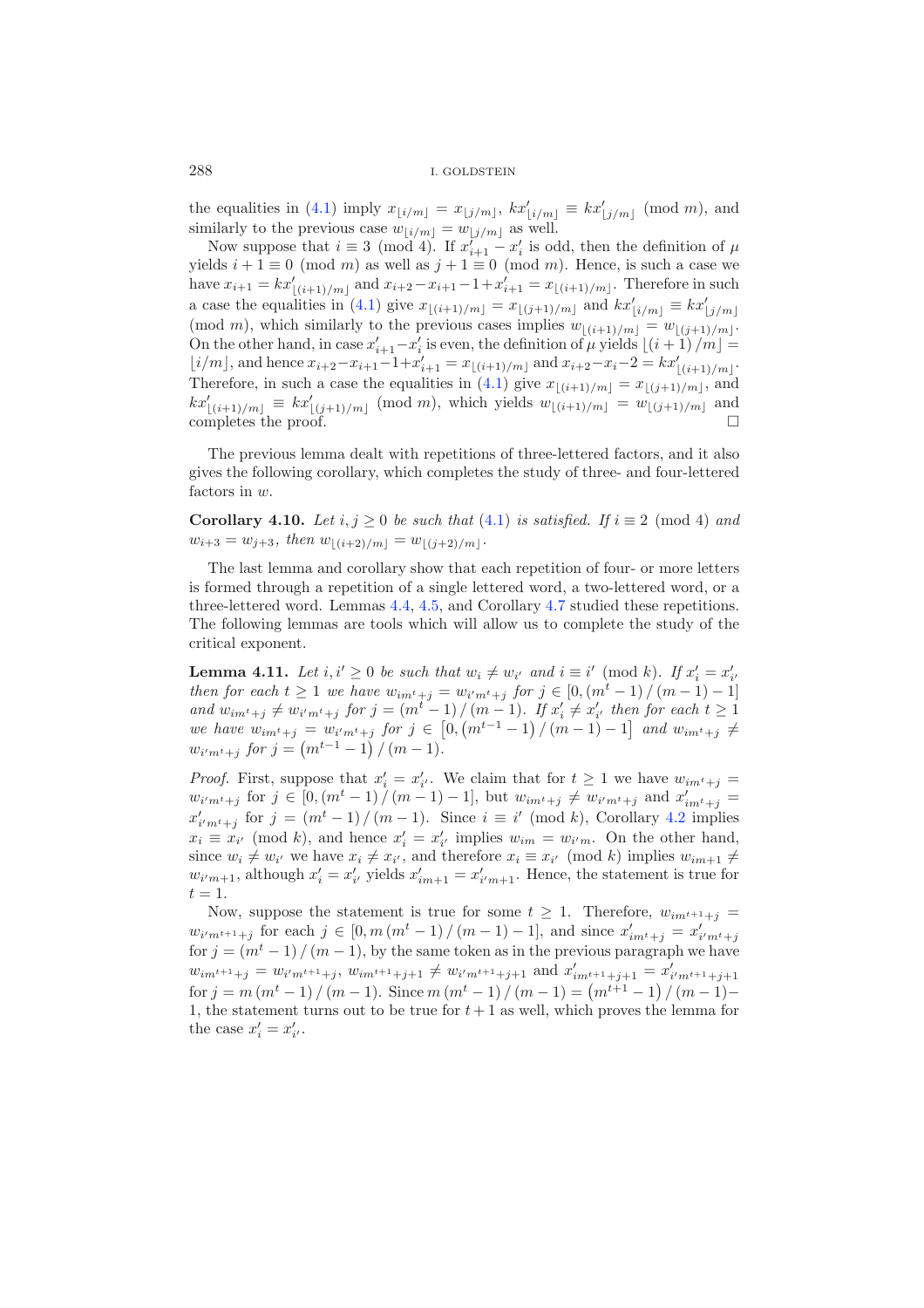Now, suppose that  $x'_i \neq x'_{i'}$ . As mentioned above, we have  $x_i \equiv x_{i'} \pmod{k}$ . Therefore, we have  $x_{im} \neq x_{i'm}$ , although  $x'_{im} = x'_{i'm}$ . On the one hand, we have  $w_{im} \neq w_{i'm}$  which implies that the lemma is true also for the case where  $x_i' \neq x_{i'}'$  and  $t = 1$ . On the other hand, we have already proved the lemma for the case  $x'_i = x'_{i'}$ , and hence  $x'_{im} = x'_{i'm}$  and  $x_{im} \neq x_{i'm}$  show that for each  $t \geq 1$  we have  $w_{im^{t}+j} = w_{i'm^{t}+j}$  for each  $j \in [0, (m^{t-1}-1)/(m-1)-1]$  and  $w_{im^{t}+j} \neq w_{i'm^{t}+j}$  for  $j = (m^{t-1}-1) \setminus (m-1)$ .

<span id="page-8-0"></span>**Lemma 4.12.** Let  $i, i' \geq 0$  be such that  $x_i \neq x_{i'}$ . Then  $x_{(i+1)m^t-1} \neq x_{(i'+1)m^t-1}$ *for each*  $t \geq 1$ *.* 

*Proof.* The statement is obviously true for  $t = 0$ . Now, suppose that the statement is true for some  $t \ge 0$ . Since  $x_{(i+1)m^t-1} \ne x_{(i'+1)m^t-1}$  and  $(i+1)m^t-1 \equiv$  $(i' + 1) m<sup>t</sup> - 1$  (mod k), we also have  $x_{(i+1)m<sup>t</sup> - 1} \equiv x_{(i'+1)m<sup>t</sup> - 1}$  (mod k), and therefore the inequality  $x_{(i+1)m^t-1} \neq x_{(i'+1)m^t-1}$  and the definition of  $\mu$  give  $x_{(i+1)m^{t+1}-1} \neq x_{(i'+1)m^{t+1}-1}$ , which completes the induction and thus the proof of the lemma.  $\Box$ 

*Proof of Theorem [3.1.](#page-2-0)* According to Lemma [4.9](#page-6-3) and Corollary [4.10,](#page-7-0) any repetition of a word of length of four or more stems from a repetition of a word of length at most three. Therefore, we may study repetitions of long blocks by studying repetitions of short (*i.e.*, up to length three) blocks.

A repetition of a word of length two is given by an index,  $i \geq 0$ , and some *l* > 0, such that  $w_i = w_{i+l}$ ,  $w_{i+1} = w_{i+l+1}$ ,  $w_{i-1} ≠ w_{i+l-1}$  and  $w_{i+2} ≠ w_{i+l+2}$ . Note that Corollary [4.7](#page-6-2) ensures that  $l \geq m^2$ . Moreover, Corollary [4.2](#page-3-3) implies *k*|l. Obviously, for  $t \geq 1$ , we have  $w_{im^t+j} = w_{(i+l)m^t+j}$  for  $j \in [0, 2m^t-1]$ , and a repetition formed out of this double lettered repetition is defined by means of an index  $i' \in [(i-1) m<sup>t</sup> + 1, im<sup>t</sup>]$  and an  $s \ge 2m<sup>t</sup>$ , such that  $w_{i'+j} = w_{i'+lm<sup>t</sup>+j}$ for  $j \in [0, s-1]$ . Since  $w_{i-1} \neq w_{i+l-1}$ , we have either  $w_{im-1} \neq w_{im+lm-1}$ , or  $w_{im-2} \neq w_{im+lm-2}$ , or  $x_{im-3} \neq x_{im+lm-3}$ . In the first two cases, Lemma [4.9](#page-6-3) and Corollary [4.7](#page-6-2) yield that  $i' > im^t - 2m^{t-1}$ , and in the latter case Lemma [4.12](#page-8-0) yields  $i' \ge im^t - 2m^{t-1}$ . Thus,  $i' \ge im^t - 2m^{t-1}$ , and therefore Lemma [4.11](#page-7-1) and  $w_{i+2} \neq w_{i+l+2}$  yield that  $s \leq 2m^{t-1} + 2m^t + (m^t - 1) / (m - 1)$ . Hence, for a factor uv of w, where  $u, v \in \Sigma^*$  and v is a prefix of u, which is formed out of a double lettered repetition, we have

$$
\frac{|uv|}{|u|} = \frac{m^t \cdot l + s}{m^t \cdot l} \le 1 + \frac{2/m + 2 + \left(1 - 1/m^t\right) / \left(m - 1\right)}{m^2} < 1 + \frac{1 + 1/\left(m^2 - m\right)}{(k - 3)\, m + k},
$$

where the last inequality is due to the inequality  $m \geq k^2$ .

A similar calculation can be applied to the repetitions formed out of the threelettered repetitions, *i.e.*, cases where there is an index  $i \geq 0$  and an  $l > 0$ , such that  $w_i = w_{i+l}, w_{i+1} = w_{i+l+1}, w_{i+2} = w_{i+l+2}, w_{i-1} \neq w_{i+l-1}$  and  $w_{i+3} \neq w_{i+l+3}$ . Since Corollary [4.7](#page-6-2) ensures that  $l \geq m^2$ , in a similar way we see that for a factor uv of w, where  $u, v \in \Sigma^*$  and v is a prefix of u, which is formed out of a three-lettered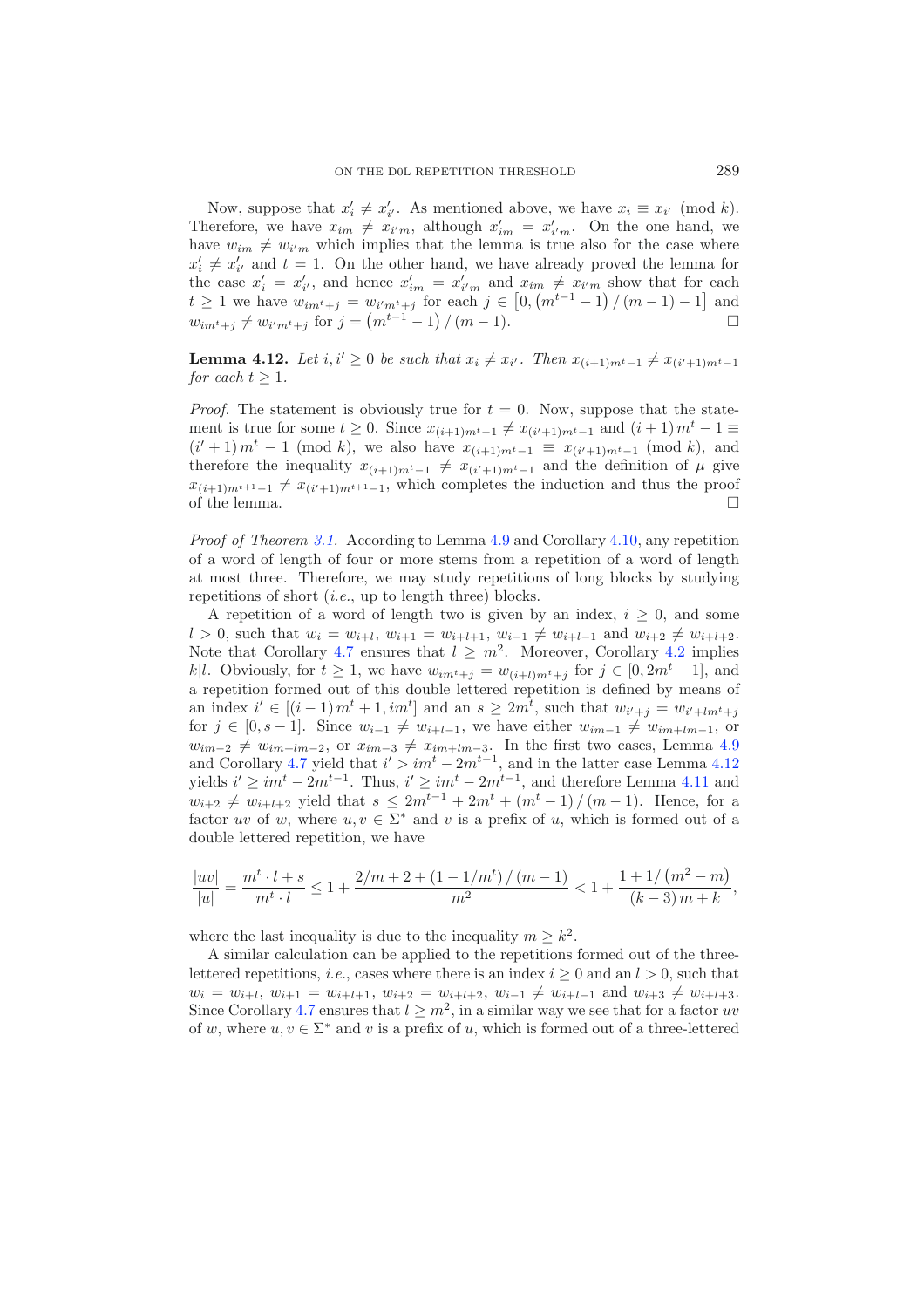repetition, we have

$$
\frac{|uv|}{|u|} \leq 1 + \frac{2/m + 3 + \left(1 - 1/m^t\right)/\left(m - 1\right)}{m^2} < 1 + \frac{1 + 1/\left(m^2 - m\right)}{\left(k - 3\right)m + k},
$$

for some  $t \geq 1$ .

The last and most interesting case, namely of repetitions formed out of a singlelettered repetition, *i.e.*, a case where there is an index  $i \geq 0$  and an  $l > 0$ , such that  $w_i = w_{i+l}, w_{i-1} \neq w_{i+l-1}$  and  $w_{i+1} \neq w_{i+l+1}$ . First, Corollary [4.2](#page-3-3) implies that k|l, and Corollary [4.7](#page-6-2) ensures that  $l \ge (k-3)m+k$ . For the cases where  $l \ge (k-3)m+4k$  we may apply a similar calculation to the one used above. Hence, we conclude that for a factor uv of w, where  $u, v \in \Sigma^*$  and v is a prefix of  $u$ , which is formed out of such a repetition, we have

$$
\frac{|uv|}{|u|} \le 1 + \frac{2/m + 1 + (1 - 1/m^t)/(m - 1)}{(k - 3)m + 4k} < 1 + \frac{1 + 1/(m^2 - m)}{(k - 3)m + k},
$$

for some  $t \geq 1$ , where the last inequality is due to the inequality  $3/(m-1) \leq$  $3k/((k-3)m+k)$ . Now, we deal with the case  $l < (k-3)m+4k$ . Since k|l we have either  $l = (k-3)m + 3k$ , or  $l = (k-3)m + 2k$ , or  $l = (k-3)m + k$ . Therefore, Lemma [4.5](#page-4-0) implies that  $\left| i/m^2 \right| \neq \left| (i + l)/m^2 \right|$ , and since  $l < m^2$  we have  $\lfloor (i+l)/m^2 \rfloor = \lfloor i/m^2 \rfloor + 1$ . Due to Corollary [4.2](#page-3-3) we have  $x_{\lfloor (i+l)/m^2 \rfloor} \equiv$  $x_{\lfloor i/m^2 \rfloor} + 1$  (mod k), and hence Lemma [4.4](#page-3-2) and equality  $w_i = w_{i+l}$  imply that  $|\tilde{i} + \tilde{i}|/m| = |i/m| + k - 2$ . Therefore, the definition of  $\mu$  yields that i is odd, and hence  $x'_{i+1} \neq x'_{i+l+1}$ . Let a factor uv of w, where  $u, v \in \Sigma^*$  and v is a prefix of u, which is formed out such a repetition. Therefore, there exist a  $t \geq 1$ , an index  $i' \in [(i-1)m<sup>t</sup> + 1, im<sup>t</sup>]$ , and an  $s \geq m<sup>t</sup>$ , such that  $w_{i'+j} = w_{i'+lm<sup>t</sup>+j}$  for  $j \in [0, s-1]$ , and  $uv = w_{i'}w_{i'+1} \ldots w_{i'+lm}t_{+s}$ . Similarly as the previous cases, we have  $i' \geq im^t - 2m^{t-1}$ , and since  $x'_{i+1} \neq x'_{i+l+1}$  Lemma [4.11](#page-7-1) yields that  $s \leq 2m^{t-1} + 2m^t + (m^{t-1} - 1) / (m - 1)$ . Thus, we have

$$
\frac{|uv|}{|u|} \le 1 + \frac{2/m + 1 + \left(1 - 1/m^{t-1}\right)/m(m-1)}{(k-3)m + 3k} < 1 + \frac{1 + 1/\left(m^2 - m\right)}{(k-3)m + k},
$$

where the last inequality is due to the inequality  $2/(m-1) \leq 2k/((k-3)m+k)$ . Now to the last two cases,  $l = (k-3)m + 2k$  and  $l = (k-3)m + k$ . Since  $\lfloor (i + l)/m \rfloor = \lfloor i/m \rfloor + k - 2$  and  $k > 4$ , there is no way that  $x'_{\lfloor i/m \rfloor} k - 2k =$  $x'_{\lfloor i/m\rfloor+2k}$ k or  $x'_{\lfloor i/m\rfloor}$ k – k =  $x'_{\lfloor i/m\rfloor+2k}$ k. Therefore, since either  $i \equiv 1 \pmod{4}$ or  $i \equiv 3 \pmod{4}$ , and  $m \nmid l$ , we have  $x_{i-1} \neq x_{i+l-1}$ . Hence, Lemma [4.12](#page-8-0) implies that for some  $t \geq 1$  we have  $x_{im^t-1} \neq x_{(i+l)m^t-1}$ , and as we have already shown, we also have  $w_{(i+1)m^t+j} \neq w_{(i+l+1)m^t+j}$  for  $j = (m^{t-1}-1)/(m-1)$ . It follows that, a repetition formed out of these cases, *i.e.*, an index  $i' \in [(i-1) m<sup>t</sup> + 1, im<sup>t</sup>]$ and an  $s \geq m^t$ , such that  $w_{i'+j} = w_{i'+lm^t+j}$  for  $j \in [0, s-1]$ , satisfies  $i' = im^t$ and  $s \leq m^t + (m^{t-1} - 1) / (m - 1)$ . Thus, for a factor uv of w, where  $u, v \in \Sigma^*$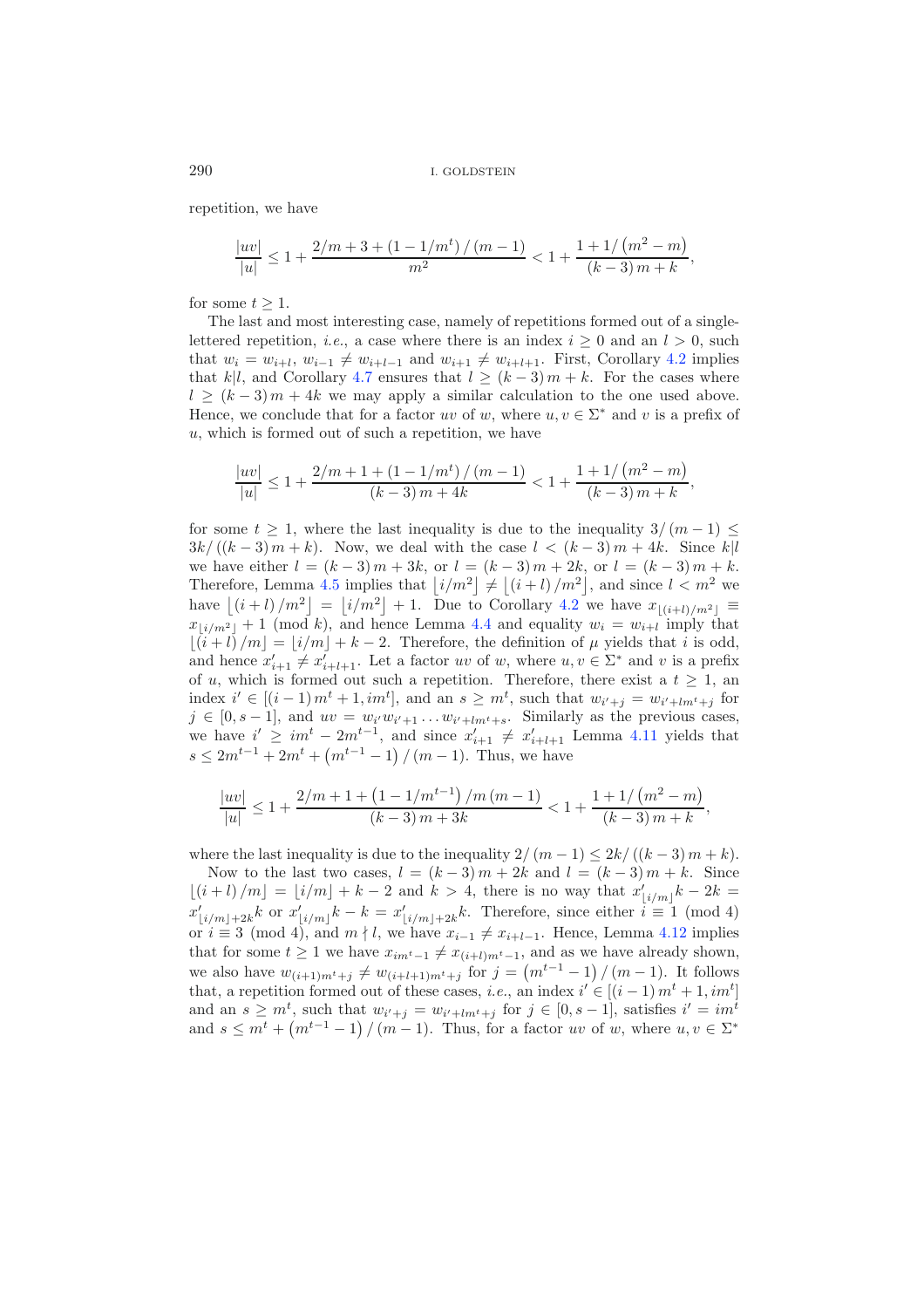<span id="page-10-3"></span>and  $v$  is a prefix of  $u$ , which is formed out of these two cases, we have

$$
\frac{\left|uv\right|}{\left|u\right|}=\frac{m^t\cdot l+s}{m^t\cdot l}\leq 1+\frac{1+\left(1-1/m^{t-1}\right)/\left(m^2-m\right)}{\left(k-3\right)m+k}<1+\frac{1+1/\left(m^2-m\right)}{\left(k-3\right)m+k}\cdot
$$

Therefore, the bottom line is that for any factor uv of w, where  $u, v \in \Sigma^*$  and v is a prefix of u, we have

$$
\frac{|uv|}{|u|} < 1 + \frac{1 + 1/(m^2 - m)}{(k-3)m + k},
$$

which proves that

$$
E(w) \le 1 + \frac{1 + 1/(m^2 - m)}{(k - 3)m + k}.
$$
\n(4.2)

On the other hand, since  $w_0 = (0, 0)$ , we have  $w_{m-2k} = (m-2k, 0)$ , which yields  $w_{m^2-2km} = (0,0)$  and  $w_{m^2-2km+1} = (m-2k+1,0)$ . Consequently,

$$
w_{m^3-2km^2+m-k+3} = (m-k+3,0),
$$
  $w_{m^3-2km^3+m+1} = (m-2k+1,1).$ 

Hence, for the indexes

$$
i = m4 - 2km3 + m2 - km + 3m + m - k + 3, \qquad j = m4 - 2km3 + m2 + m + 3,
$$

we have  $w_i = (m - 2k + 3, 3)$  and  $w_j = (m - 2k + 3, 3)$ , which is a single lettered repetition. Note that  $l = j - i = (k - 3)m + k$ . For each  $t \ge 1$  put  $u_t =$  $w_{im} \cdot w_{im} \cdot_{+1} \ldots w_{jm} \cdot_{-1}$ , and  $v_t = w_{jm} \cdot w_{jm} \cdot_{+1} \ldots w_{(j+1)m} \cdot_{+(m^{t-1}-1)/(m-1)-1}$ . Obviously, for each  $t$  the word  $u_t v_t$  is a factor of  $w$ , and on the other hand, the equality  $w_i = w_j$  and Lemma [4.11](#page-7-1) ensure that  $v_t$  is a prefix of  $u_t$ . Thus, for each  $t\geq 1$  we have

$$
E(w) \ge \frac{|u_t v_t|}{|u_t|} = 1 + \frac{1 + \left(1 - 1/m^{t-1}\right) / \left(m^2 - m\right)}{(k-3) m + k},
$$

and therefore

$$
E(w) \ge 1 + \frac{1 + 1/(m^2 - m)}{(k - 3)m + k}.
$$

The inequality above, together with the inequality in  $(4.2)$ , completes the proof of the theorem.  $\hfill \square$ 

# **REFERENCES**

- <span id="page-10-0"></span>[1] A. Carpi, Multidimensional unrepetitive configurations. *Theor. Comput. Sci.* **56** (1988) 233–241.
- <span id="page-10-1"></span>[2] A. Carpi, On the repetition threshold for large alphabets, in *Proc. MFCS*, Lecture Notes in Computer Science **3162**. Springer-Verlag (2006) 226–237
- <span id="page-10-2"></span>[3] J. Cassaigne, Complexit´e et facteurs sp´eciaux, Journ´ees Montoises (Mons, 1994). *Bull. Belg. Math. Soc. Simon Stevin* **4** (1997) 67–88.